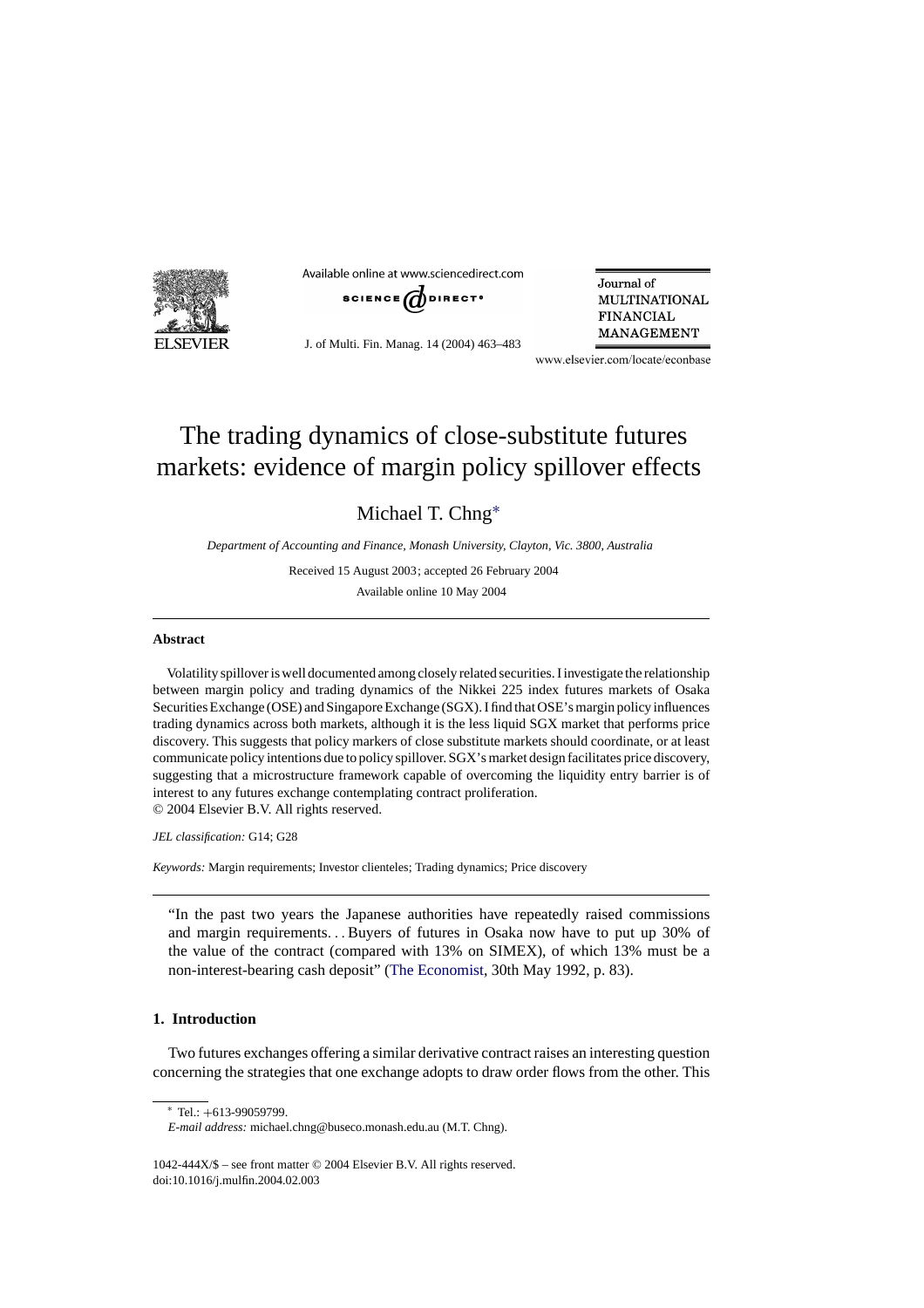question is particularly relevant if trading hours of the competing markets overlap. [Di Noia](#page--1-0) [\(2001\)](#page--1-0) suggests that financial exchanges are firms competing to deliver quality financial services, including trading service. [Ferrarini \(1998\)](#page--1-0) proposes that competition to provide trading services covers a spectrum that includes immediacy, depth, transparency, price continuity and price discovery.

As one of the world's most heavily traded contracts, the Nikkei 225 index futures is traded on the Osaka Securities Exchange (OSE), Singapore Exchange (SGX) and Chicago Mercantile Exchange (CME). Nevertheless, competition for order flow is primarily between OSE and SGX, as comparatively the CME contract has significantly lower trading volume.<sup>1</sup> In this paper, I examine the Nikkei 225 index futures contracts of OSE and SGX, which I subsequently refer to as ONK and SNK, respectively.

The data for this paper is unique in that it is based on the same contract with synchronised trading hours and settled in the same currency. Hence, SNK and ONK are close substitute futures contracts used by investors with similar trading needs. While contractual specifications differ between ONK and SNK, they remain stable during the sample period, allowing me to focus on the diverging margin policies of OSE and SGX.

Prior studies considered the time variation in margin requirements on trading activity in a single market setting. Analysing margin requirement variability across two similar markets allows me to test for potential margin policy spillover effects. Furthermore, the ability of traders to choose between two substitute trading venues represents a direct measure of competition. This allows me to examine how two futures exchanges compete for order flows through their independent policy settings.

First, I analyse volatility and trading volume spill over between OSE and SGX. Second, I examine the effects of divergent margin policies on the trading dynamics and price discovery of ONK and SNK. My results suggest that a series of margin increments handed by OSE affected trading dynamics of both markets. SGX's margin policy, which reverts around a mean level, influenced only its own trading volume. I find evidence of volatility and trading volume spillover from SNK onto ONK, but not vice versa.

The following are some background information. SGX introduced the contract in September 1986, exactly two years before OSE. Both contracts are written on the Nikkei 225 index,<sup>2</sup> denominated in Yen and are contemporaneously traded, despite a one-hour time zone difference between Osaka and Singapore. Their main contractual specifications are contrasted in Table  $1<sup>3</sup>$  To reiterate, this paper's results are robust in light of the existing contractual differences, which are stable during the sample period.

Trading activity history of the two markets between 1986 and 1997 is plotted in [Fig. 1.](#page--1-0) Trading in SNK has been struggling to gain momentum since its commencement in 1986.

<sup>&</sup>lt;sup>1</sup> The contract on CME is denominated in USD, and is traded mainly during the US time zone. This makes it a niche market rather than a directly competing market. That may explain why most empirical studies on this particular contract, including [Bacha and Vila \(1994\);](#page--1-0) [Board and Sutchliffe \(1996\);](#page--1-0) [Ito and Lin \(2001\)](#page--1-0) and [West](#page--1-0) [and Frino \(2003\), f](#page--1-0)ocus only on OSE and/or SGX.

<sup>&</sup>lt;sup>2</sup> A price-weighted average of 225 of the largest stocks listed on the Tokyo Stock Exchange (TSE).

<sup>&</sup>lt;sup>3</sup> The SNK is half that of ONK in terms of both contract and tick size. OSE imposes narrower daily price limits on its contract. Brokerage commissions on ONK are fixed by regulation, but are competitively determined for SNK. Lastly, SNK is floor traded while ONK is screen traded.